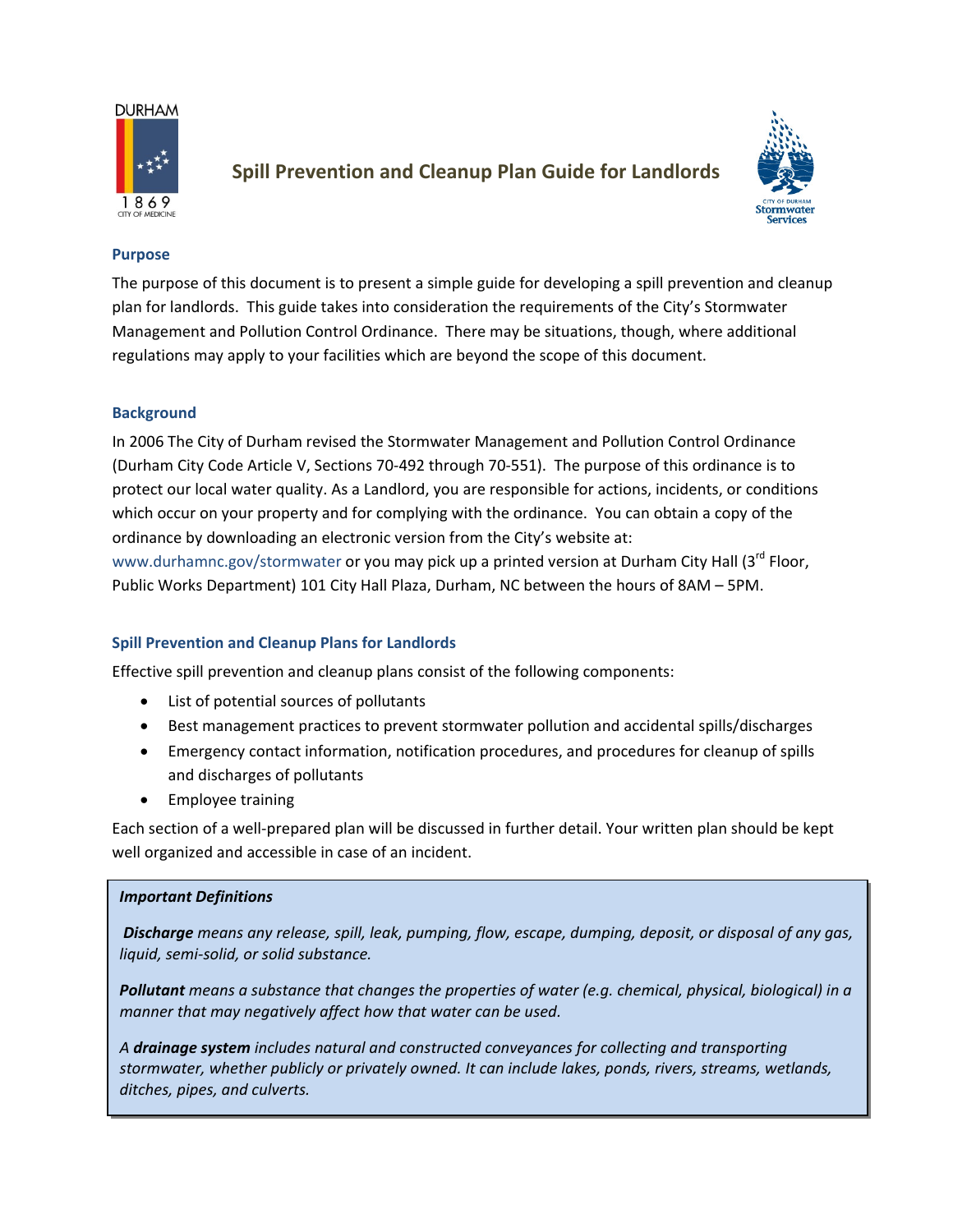# **Potential Sources of Pollutants**

Your plan should include a list of potential pollutants for *your site*. Indicate the areas in which the materials may be found. The following are typical sources of pollutants that occur on residential rental properties:

- Sewage spills resulting from pipe failures, grease and rag blockages, pump failures, and improper connections.
- Automotive fluid spills (used motor oil, antifreeze, lubricants, & solvents) from leaky vehicles and activities associated with auto repair/maintenance (oil changes, engine work, etc.).
- Wash water discharges from vehicle washing activities.
- Heating oil discharges from leaking above ground storage tanks**.**
- Improper disposal of yard wastes (leaves and grass clippings) to the drainage system.

# **Best Management Practices (BMPs) to Prevent Stormwater Pollution and Accidental Spills/Discharges**

Your plan should have a brief written policy/procedure for each BMP that applies to your property. Some of the practices that will help prevent spills and discharges are:

- Frequently maintain and inspect the property's sewer collection system.
- Educate tenants regarding proper cooking grease disposal.
- Routinely inspect parking lots and other outdoor areas for automotive fluid spills
- Establish a written policy that either prohibits vehicle maintenance activities onsite or limits the activity to a specific area where potential discharges can be contained (such as an enclosed bay).
- Acquire a spill cleanup kit that addresses automotive fluid discharges and discharges of other types of chemicals that are stored and/or used onsite.
- Educate maintenance crew regarding proper disposal and/or recycling of yard wastes (leaves and grass clippings).
- Immediately cleanup up any spills upon discovery and properly dispose of wastes.
- Prohibit car washing in apartment complexes. Prohibit mobile car washers that do not contain waste water.

# **Emergency Contact Information**

The City's Stormwater Management and Pollution Control Ordinance requires responsible parties to immediately contain and properly dispose of a pollutant discharge. Developing and routinely updating an emergency contact list is a key step in ensuring compliance with this requirement. For each contact make sure to include:

- Primary and secondary contact person's name
- Name and address of company or organization represented
- Primary office number and after hours emergency contact number(s)

To address potential sewage discharges, landlords should keep the following contacts:

• 2 plumbing contractors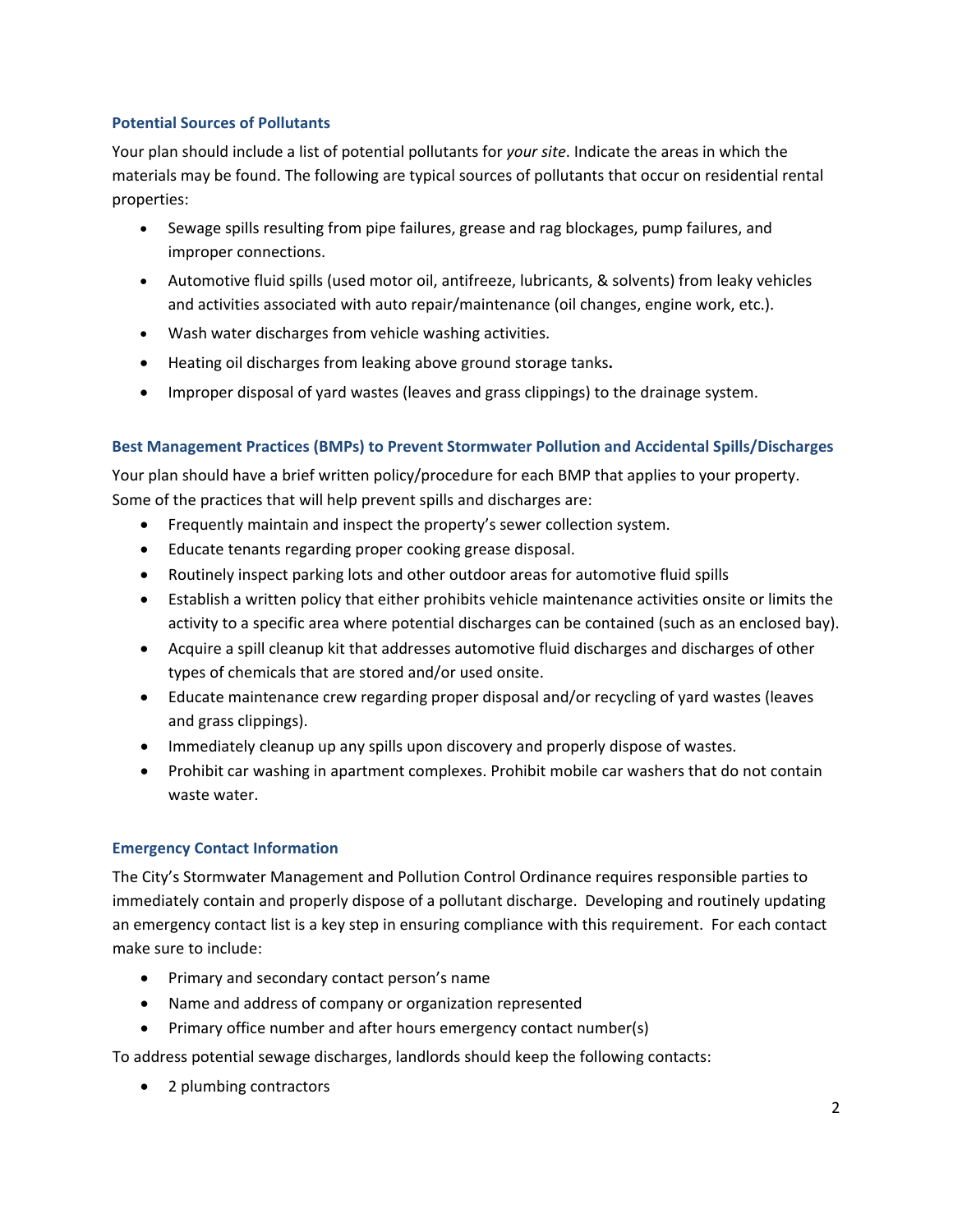- 2 environmental cleanup contractors
- Local plumbing supply store(s)

To address potential automotive fluid and other pollutant discharges, landlords should keep the following contacts:

- 2 environmental cleanup contractors
- Local vendors of containment and cleanup products
- Contractor for proper disposal of these wastes.

*Note: A document listing potential environmental cleanup companies in the Triangle area is attached for your convenience. This document is not an endorsement of any company by the City of Durham and due to the unpredictable nature of business this may not be an exhaustive list of existing companies.* 

# **Notification Procedures**

The City's Stormwater Management and Pollution Control Ordinance requires responsible parties to immediately report spills or discharges of sewage, automotive fluids, or any other non‐stormwater substance\* that reaches the stormwater drainage system or any waterway.

*\*Some non‐stormwater discharges are conditionally exempt under the Stormwater Management and Pollution Control Ordinance such as landscape irrigation, foundation drains, air conditioning condensate,* and water from crawl spaces. See section 70-513 of the Durham City Code of Ordinances for a complete *list of exemptions and conditions.*

Spills and discharges should be reported to the City's Stormwater Services Division's Water Quality Section by the following means:

- By phone: (919) 560‐4386 (the 24 hour stormwater hotline)
- By email: stormwaterquality@durhamnc.gov

The State of North Carolina also requires responsible parties to report certain spills and discharges. These include, but are not limited to:

- Petroleum spills or discharges that are 25 gallons or larger, or cause a sheen with a rainbow appearance on a nearby surface water, or which are spilled/discharged within 100 feet or less of a surface water body, or if the spill or discharge cannot be cleaned up within 24 hours
- Sewage spills or discharges that reach waters of the state, or that are 500 gallons or larger
- Spills/discharges of other hazardous substances, refer to the guidelines specified in 40 CFR PART 117 Determination of Reportable Quantities for Hazardous Substances located online at: http://h2o.enr.state.nc.us/ndceu/Land/federal.htm

The State of NC 24‐hour emergency response number for reporting spills is (800)‐858‐0368.



TIP: When in doubt whether reporting a specific discharge is required; it's better to play it safe and *report it immediately!*